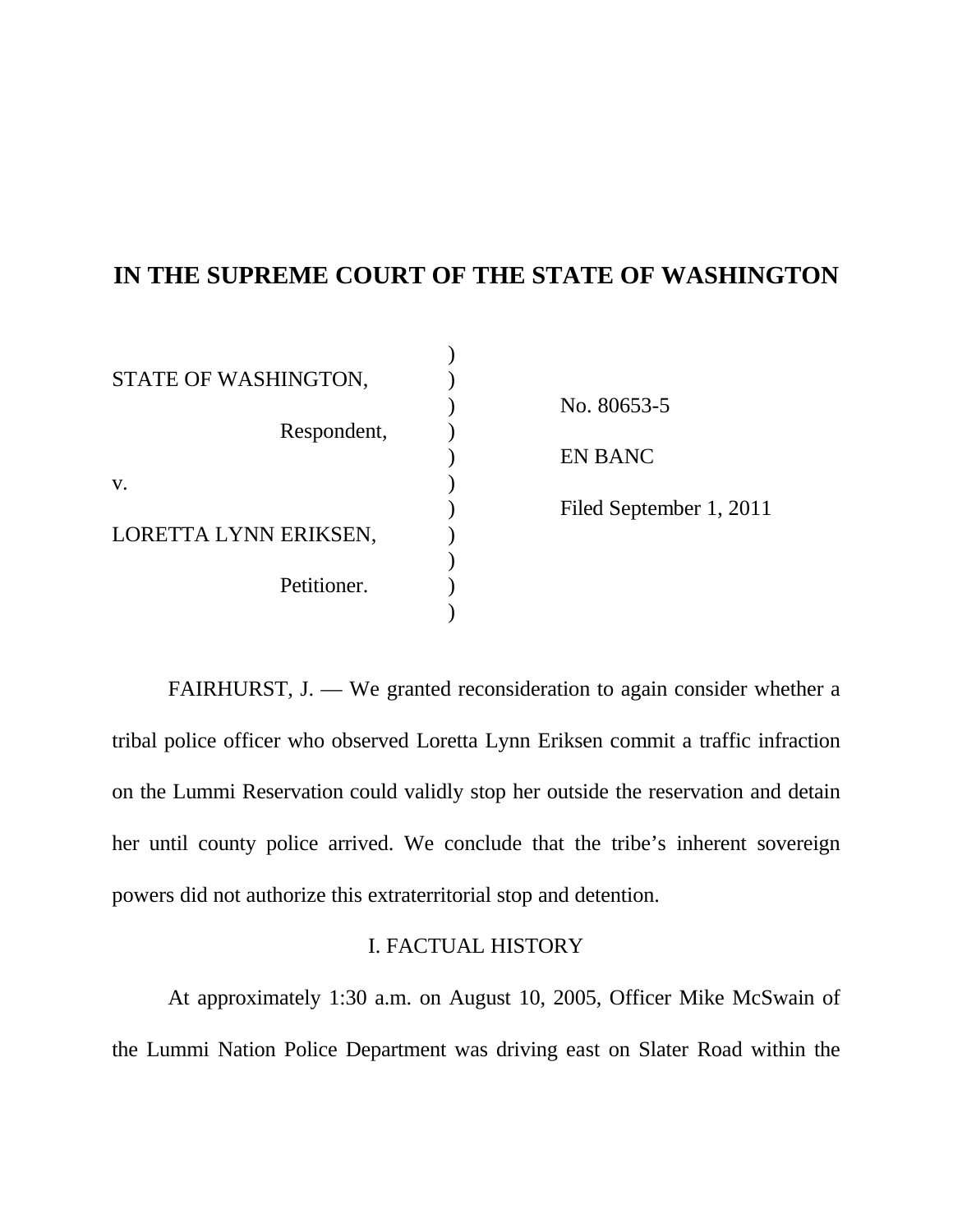Lummi Reservation<sup>1</sup> when he saw a vehicle approaching him with its high beams activated. McSwain flashed his high beams to alert the approaching vehicle that its high beams were on, but the vehicle did not dim its lights in response. McSwain slowed down and prepared to turn around so that he could stop the vehicle for failure to dim its lights.<sup>2</sup> At that point, the approaching vehicle drifted across the center line, "coming within a couple of feet" of McSwain's patrol car. Clerk's Papers (CP) 23. McSwain came to a stop and prepared to swerve if necessary, but the vehicle drifted back into the westbound lane of travel. McSwain then observed a second vehicle following closely behind the drifting vehicle. He turned around, activated his overhead lights, and followed the two westbound vehicles.

Both vehicles stopped at a gas station located off the Lummi Reservation. The second vehicle broke off and drove behind a building, out of sight, while the first vehicle stopped where McSwain could see it. McSwain observed a passenger jump out of the vehicle and run around the front, while the driver moved into the passenger seat. McSwain ordered the driver and passenger to stop moving and then

<sup>1</sup> In the courts below, Eriksen tried to establish that the entire incident occurred outside the Lummi Reservation. The district court held that at least part of the initial incident took place on the reservation, and the superior court affirmed. In this court, Eriksen describes the initial traffic infraction as occurring on the reservation. *E.g.*, Pet. for Review at 3. She also does not assign error to the lower courts' determinations that the incident began within the reservation. We accept unchallenged findings of fact as verities on appeal. *State v. Hill*, 123 Wn.2d 641, 644, 870 P.2d 313 (1994). Therefore, we assume the incident began on the reservation.

<sup>&</sup>lt;sup>2</sup>The Lummi Nation Code of Laws  $6.04.050(a)$ , requires drivers to use low beams within 500 feet of oncoming vehicles.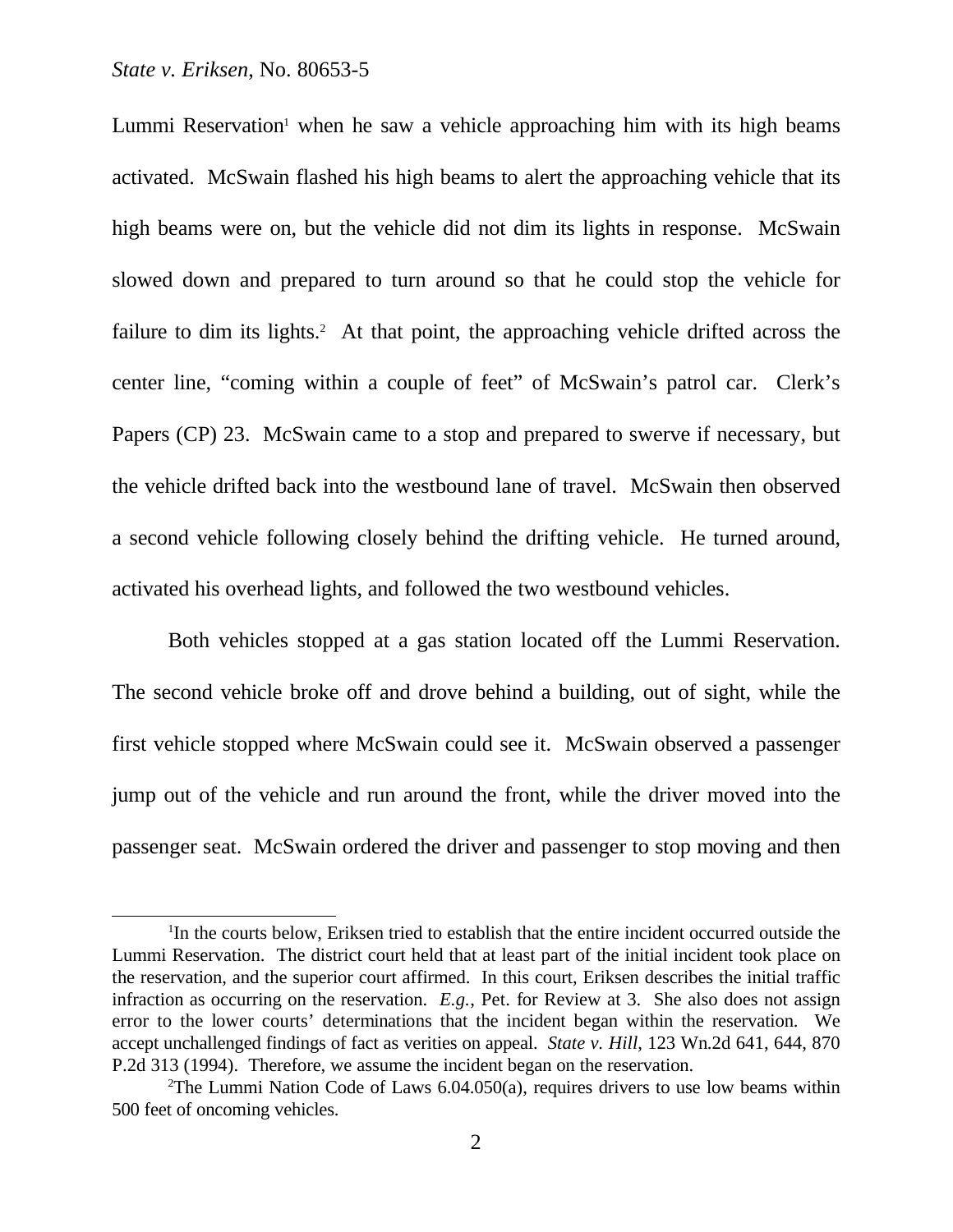called for a back-up officer.

When a back-up officer arrived, McSwain approached the driver, whom he later identified as Eriksen. He asked her why she had moved into the passenger seat. She responded that she had not been driving. McSwain observed that Eriksen smelled strongly of intoxicants, had bloodshot and watery eyes, and spoke in slightly slurred speech. McSwain determined that Eriksen was not a tribal member, then called for a Whatcom County deputy sheriff.

While waiting for the deputy to arrive, McSwain asked Eriksen to step out of the car. She had difficulty keeping her balance and walking, and she swayed back and forth when asked to stop and face him. Without being asked, Eriksen told McSwain she would not do any sobriety tests. McSwain did not request or perform any. Instead, he detained Eriksen and put her in the back of his patrol car until the Whatcom County deputy sheriff arrived. The deputy arrested Eriksen.

### II. PROCEDURAL HISTORY

Eriksen was charged with driving under the influence (DUI) in the Whatcom County District Court. She moved to suppress<sup>3</sup> on the basis that McSwain did not have the authority to stop and detain her off the reservation. The district court denied the motion and Eriksen was convicted as charged. On appeal, the Whatcom

<sup>&</sup>lt;sup>3</sup>The district court characterized the proceeding as a "[m]otion to [d]ismiss for lack of jurisdiction." CP at 17. The State now characterizes the proceeding as a "motion to suppress/dismiss the case for lack of jurisdiction." Resp't's Br. at 3.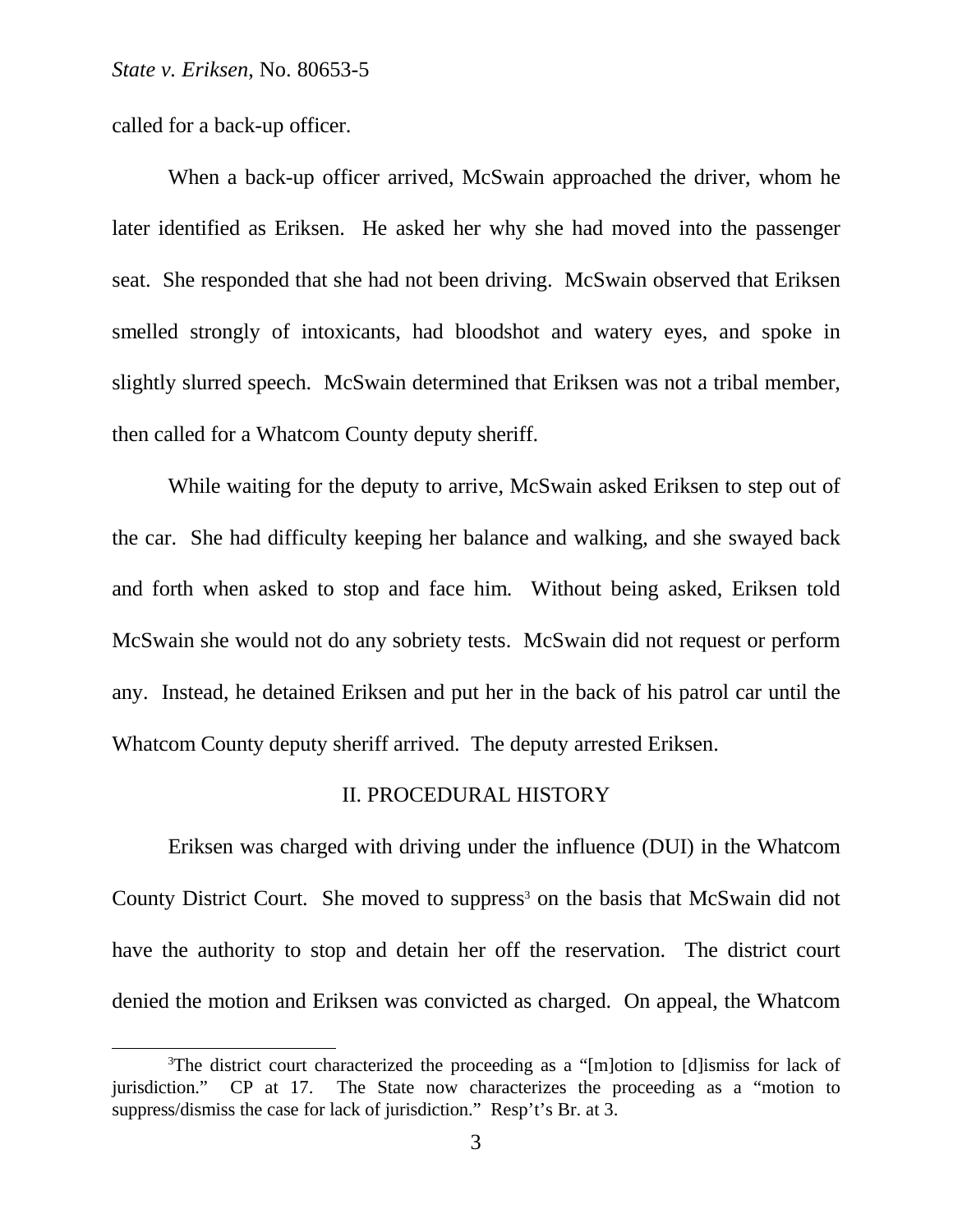County Superior Court upheld the conviction. We granted review of the superior court's decision.

In 2009, we affirmed Eriksen's conviction. Eriksen moved for reconsideration, and the State joined the motion with regard to our statutory analysis. We granted reconsideration and withdrew our opinion. In 2010, the court again affirmed Eriksen's conviction, and she moved to reconsider a second time. We granted reconsideration and withdrew the second opinion.

#### III. ANALYSIS

As a general rule, "a valid arrest may not be made outside the territorial jurisdiction of the arresting authority." Cohen's Handbook of Federal Indian Law § 9.07, at 763 (2005) (citing Wayne R. LaFave et al., Criminal Procedure § 1.3(e) n.2 (West 3d ed. 2000)). This principle of territorial jurisdiction has long been accepted in Washington State. *See, e.g., State v. Barker*, 143 Wn.2d 915, 920-21, 25 P.3d 423 (2001); *City of Wenatchee v. Durham*, 43 Wn. App. 547, 549-50, 718 P.2d 819 (1986); *Irwin v. State*, 10 Wn. App. 369, 371, 517 P.2d 619 (1974).

*Barker* illustrates how law enforcement officers may be limited by territorial jurisdiction. In *Barker*, an Oregon police officer observed a driver speeding, making unsafe lane changes, and following too closely in Oregon near the Washington State border. 143 Wn.2d at 918. The officer pursued the driver into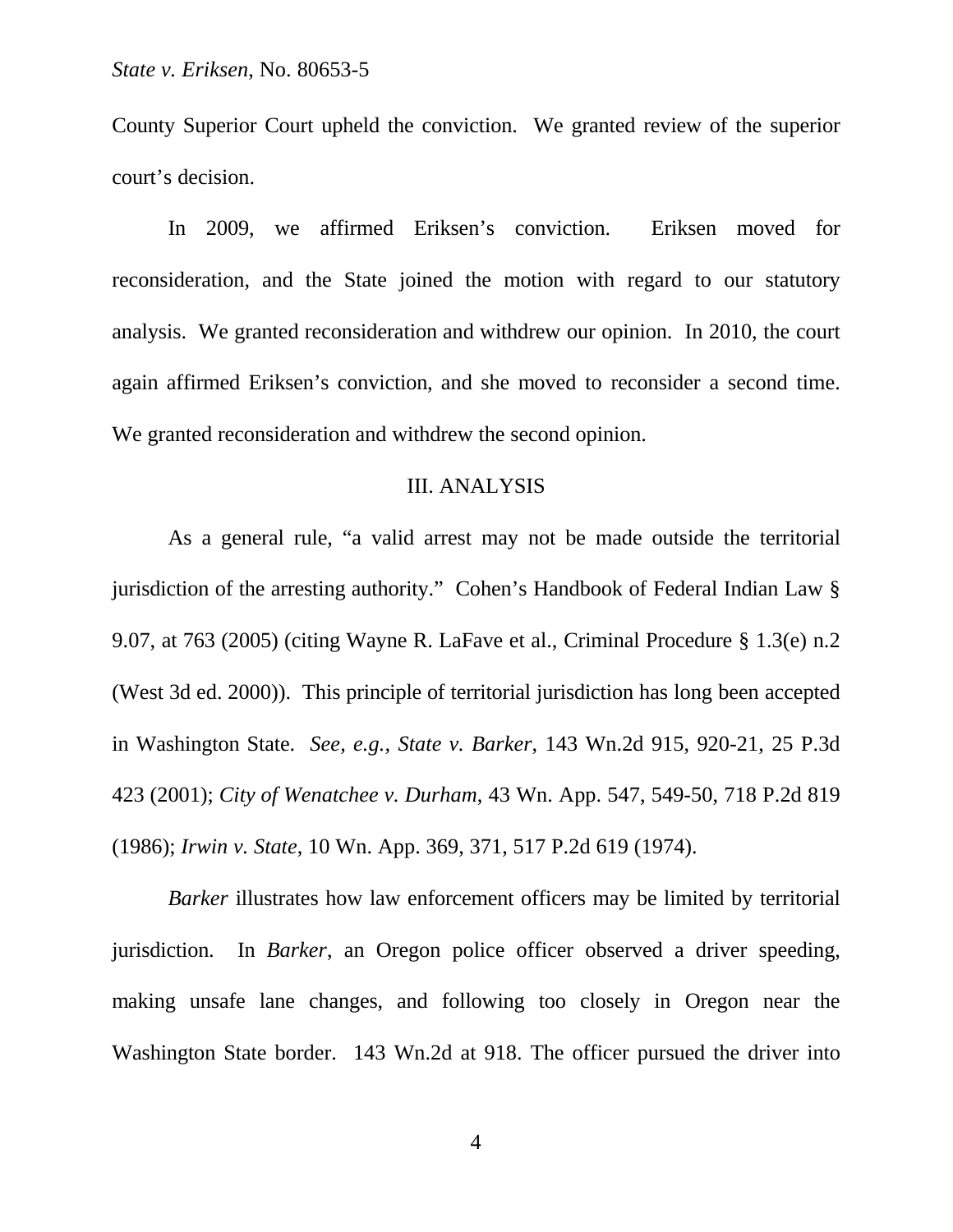Washington, where the officer stopped and detained the driver until Washington police arrived and arrested him for DUI. *Id*. We held that the stop and detention were "'without authority of law'" under article I, section 7 of the Washington State Constitution<sup>4</sup> because the Oregon officer was not authorized by statute or common law to act outside her jurisdiction. *Barker*, 143 Wn.2d at 922 (quoting Const. art. I, § 7). The exclusionary rule required suppression of the fruits of the unlawful stop and detention. *Id*.

Here, although McSwain's stop and detention of Eriksen took place outside the Lummi Nation's territorial jurisdiction, the State argues the stop and detention were justified by the tribe's inherent sovereign authority. Indian tribes possess a "unique and limited" sovereignty that exists unless withdrawn by treaty, statute, or as a necessary result of the tribes' dependence on the United States. *United States v. Wheeler*, 435 U.S. 313, 323, 98 S. Ct. 1079, 55 L. Ed. 2d 303 (1978). Indian tribes retain the inherent sovereign power to promulgate criminal laws and enforce them against tribal members. *Id*. at 322; *see also Strate v. A-1 Contractors*, 520 U.S. 438, 459, 117 S. Ct. 1404, 137 L. Ed. 2d 661 (1997). Tribes also retain the right to create a traffic code and enforce it on the reservation against tribal members. *See Confederated Tribes of Colville Reservation v. Washington*, 938 F.2d 146 (9th

<sup>&</sup>lt;sup>4</sup>Article I, section 7 provides, "No person shall be disturbed in his private affairs, or his home invaded, without authority of law."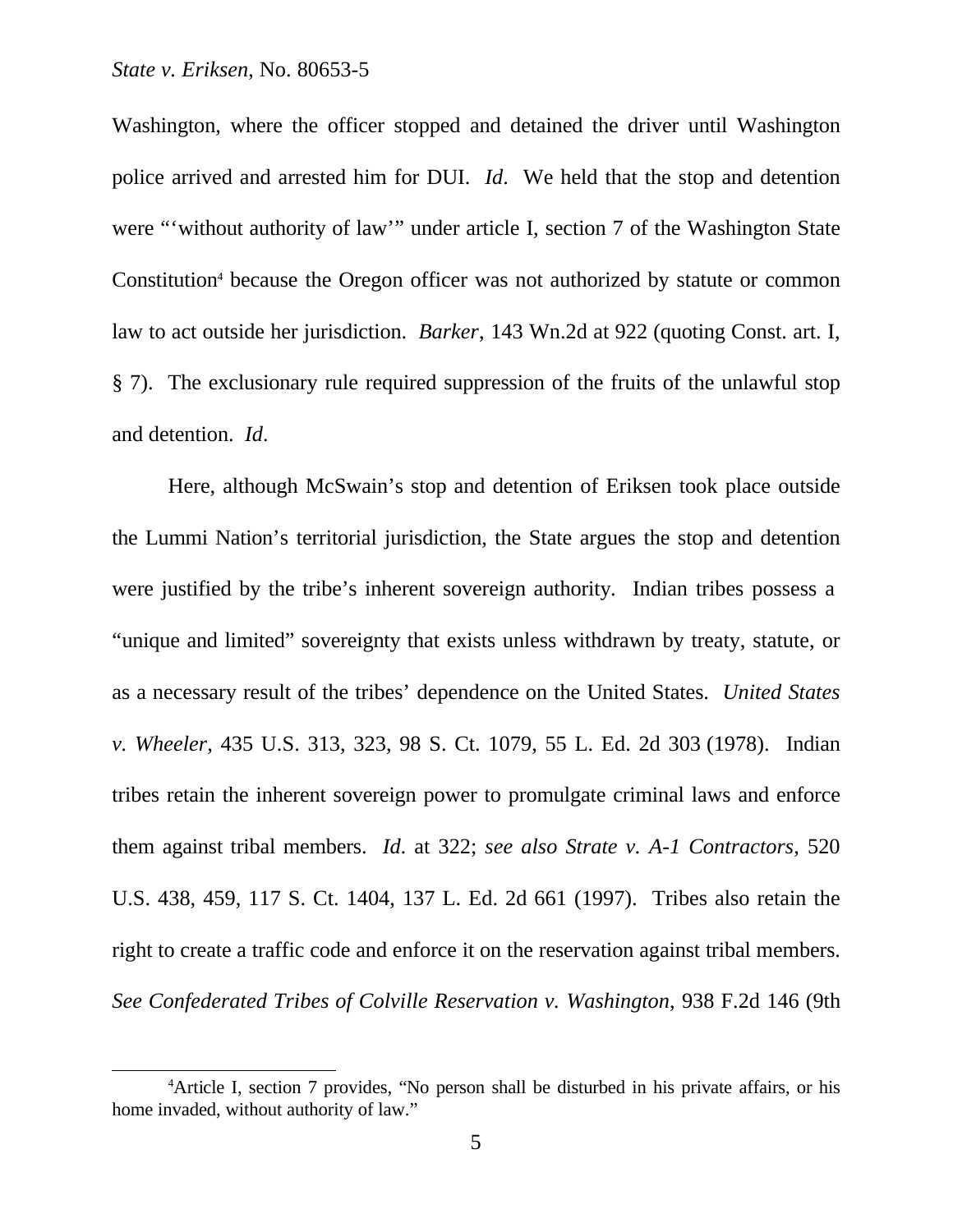Cir. 1991).

In *State v. Schmuck*, 121 Wn.2d 373, 850 P.2d 1332 (1993), we held that a tribe's inherent authority allowed a tribal officer to stop a non-Indian driver on a public road within the reservation and detain him until state officers arrived. We reasoned that the tribe's inherent authority included the ability to stop the driver because:

Only by stopping the vehicle could [the tribal officer] determine whether the driver was a tribal member, subject to the jurisdiction of the Tribe's traffic code. The alternative would put tribal officers in the impossible position of being unable to stop any driver for fear they would make an unlawful stop of a non-Indian. Such a result would seriously undercut the Tribe's ability to enforce tribal law and would render the traffic code virtually meaningless. It would also run contrary to the "well-established federal policy of furthering Indian selfgovernment."

*Id*. at 383 (internal quotation marks omitted) (quoting *Santa Clara Pueblo v. Martinez,* 436 U.S. 49, 62, 98 S. Ct. 1670, 56 L. Ed. 2d 106 (1978)). The ability to detain was supported in large part by a treaty provision requiring the tribe to deliver "'offenders against the laws of the United States'" to the authorities for trial and the tribe's traditional authority to exclude unwanted persons from tribal land. *Schmuck*, 121 Wn.2d at 383-90 (quoting Treaty between the United States and the Dwámish, Suguámish, and Other Allied and Subordinate Tribes of Indians in Washington Territory, Jan. 22, 1855, art. IX, 12 Stat. 927, 929 (hereinafter Treaty of Point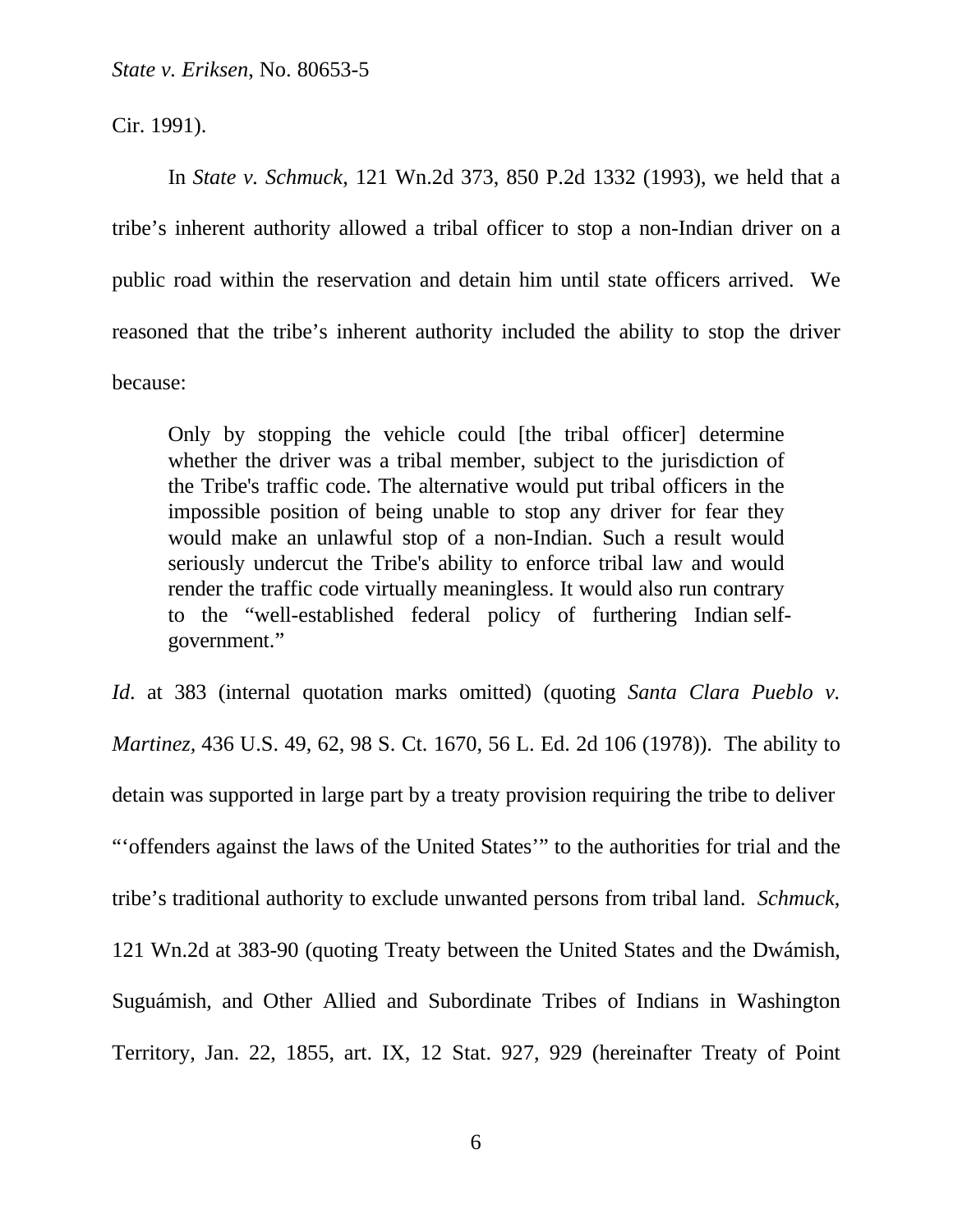Elliott)).

In *Settler v. Lameer*, 507 F.2d 231 (9th Cir. 1974), the Ninth Circuit held that a tribe retained the inherent authority to arrest tribal members at usual and accustomed fishing sites outside the reservation for violation of tribal fishing regulations. A treaty explicitly secured to the tribe "'the right of taking fish at all usual and accustomed places, in common with citizens of the Territory.'" *Id*. at 232 (quoting Treaty with the Yakama Nation, June 9, 1855, art. III, 12 Stat. 951, 953). The Ninth Circuit reasoned that the tribe's explicit treaty power to regulate fishing contained the right to arrest tribal members at usual and accustomed fishing sites for violating the regulations, because "[t]he power to regulate is only meaningful when combined with the power to enforce." *Id*. at 238.

The State argues that *Schmuck* establishes the Lummi Nation's inherent sovereign power to stop and detain offenders on the reservation, while *Settler* shows that this enforcement power may extend beyond reservation boundaries. We disagree.

The inherent sovereign power identified in *Schmuck* does not logically extend beyond reservation boundaries. The State is correct that preventing tribal police from stopping and detaining drivers off the reservation would "undercut the Tribe's ability to enforce tribal law" by encouraging drivers to race for the reservation

7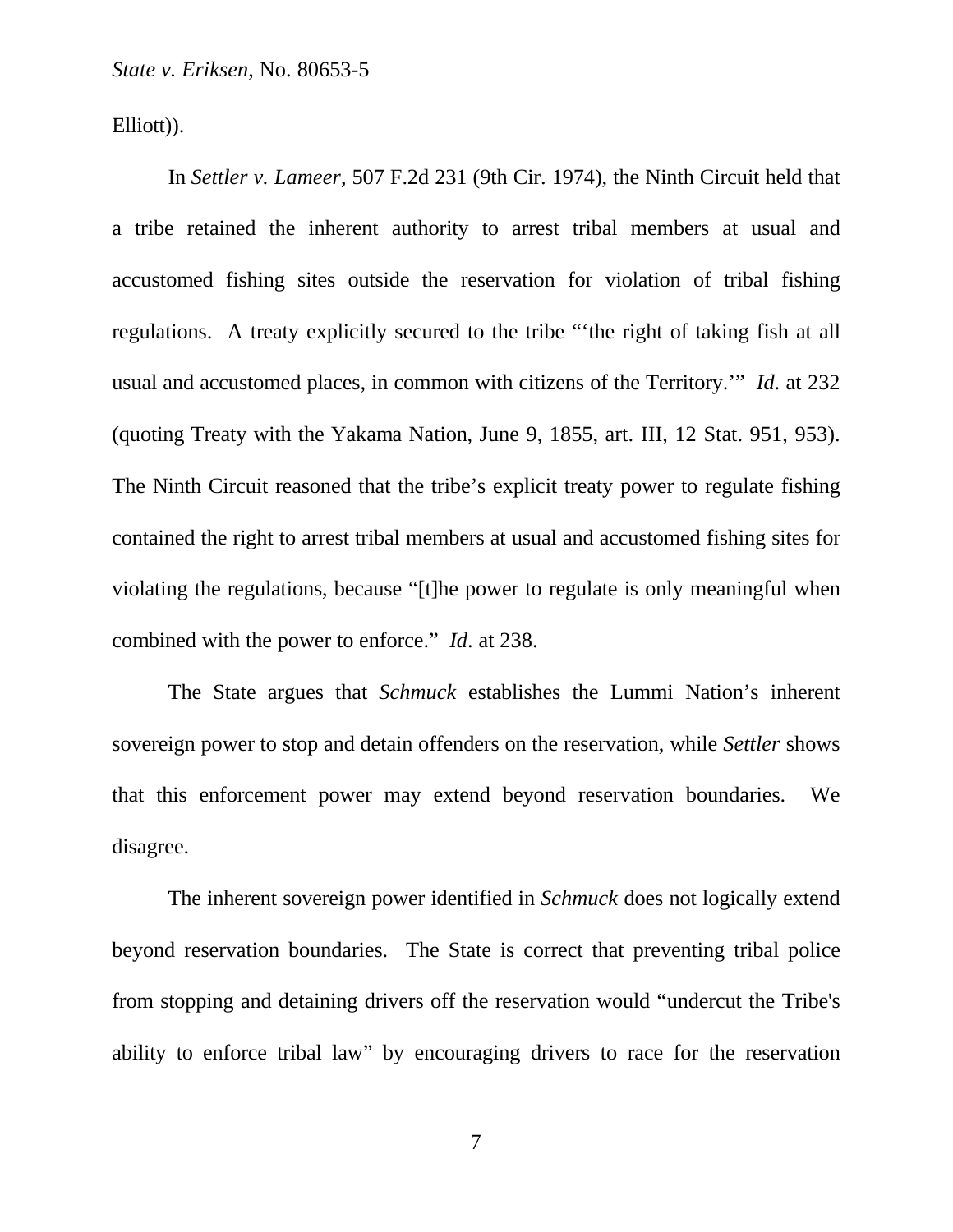border and escape detention. *Schmuck*, 121 Wn.2d at 383. While this is troubling on a policy level, the concept of territorial jurisdiction necessarily limits any sovereign's ability to fully enforce its laws. For example, Oregon's ability to enforce its traffic code was undercut when we held that an Oregon officer could not stop and detain an offender who crossed the state border. *Barker*, 143 Wn.2d 915. That impediment to enforcement alone did not mean that Oregon's sovereignty was compromised. Rather, the limitation on Oregon's authority to enforce its laws flowed necessarily from Oregon's own geographic boundaries.

While *Settler* did allow for certain off-reservation arrests, it does not justify a tribal officer's traffic stop on ordinary state land. The *Settler* court noted that:

Our holding that the Yakima Indian Nation may enforce its fishing regulations by making arrests and seizures off the reservation is a very narrow one. Off-reservation enforcement is limited strictly to violations of tribal fishing regulations. The arrest and seizure of fishing gear must be made at "usual and accustomed places" of fishing.

507 F.2d at 240. Here, the stop and detention were made on ordinary state land, over which the Lummi had no special legal rights.

Moreover, *Settler* relied on an express treaty provision giving the tribe the right to regulate fishing at usual and accustomed off-reservation fishing sites. *Id.* at 231. In contrast, the Treaty of Point Elliott, which created the Lummi Reservation, does not explicitly grant the tribe the right to regulate or enforce traffic laws beyond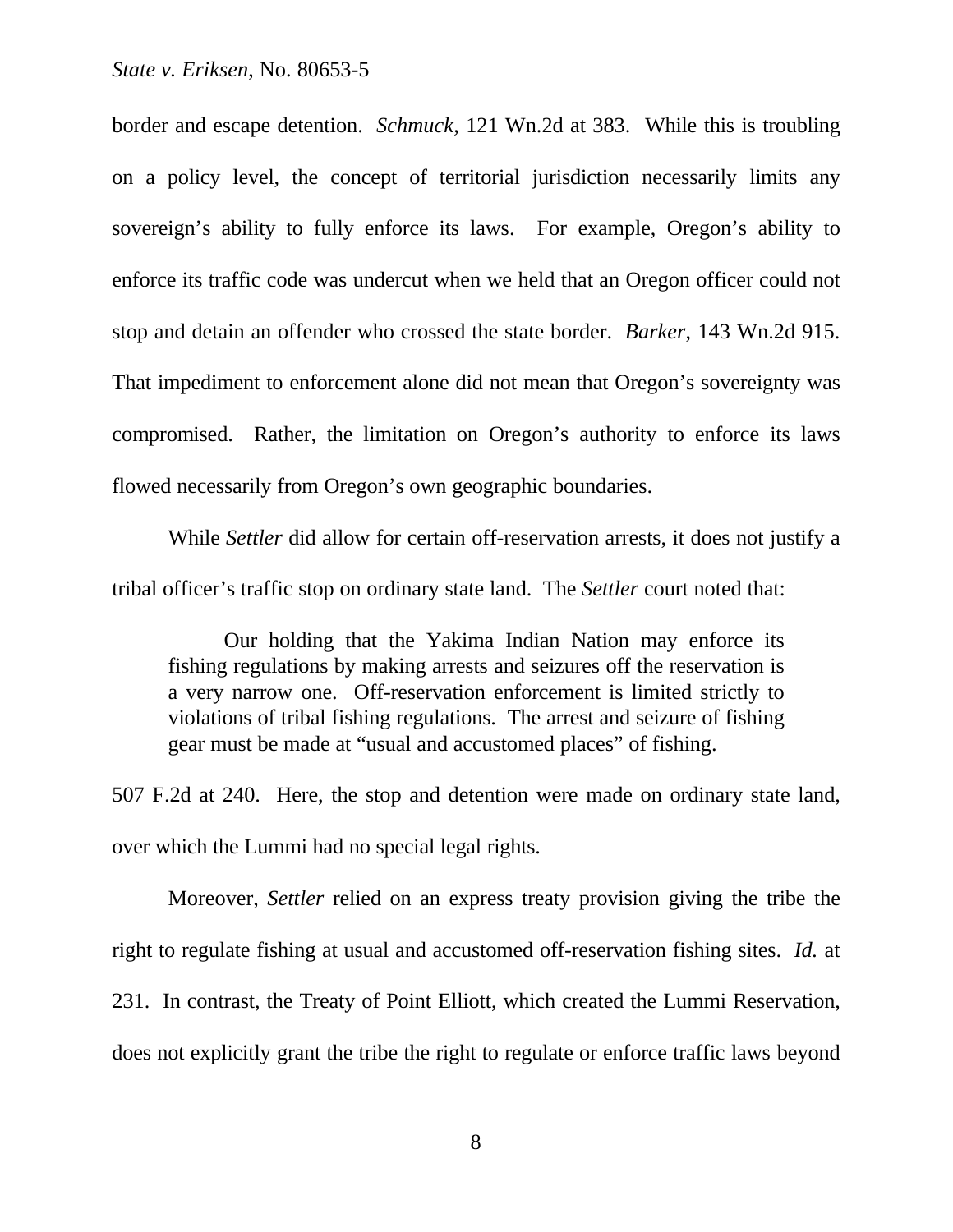its borders.<sup>5</sup> The Treaty of Point Elliott does state that the "tribes agree not to shelter or conceal offenders against the laws of the United States, but to deliver them up to the authorities for trial." Treaty of Point Elliott, art. IX, 12 Stat. 927, 929. We have said that this provision "appears to reflect a common concern of the federal government during treaty negotiations in the mid-1800's to prevent non-Indians from hiding out on reservations in the mistaken belief that they would be free from prosecution for their crimes." *Schmuck,* 121 Wn.2d at 385 (citing H.R. Rep. No. 474, at 98 (1834)). While that concern was implicated in *Schmuck*, which dealt with the tribe's detention of offenders on the reservation, Article IX bears no relation to detaining persons who leave the tribe's territorial jurisdiction and are fully subject to state prosecution. Eriksen was off the reservation when McSwain stopped her. Article IX is irrelevant.

The dissent cites the second exception of *Montana v. United States*, 450 U.S. 544, 566, 101 S. Ct. 1245, 67 L. Ed. 2d 493 (1981), as a source of the tribe's inherent authority to stop and detain Eriksen. Dissent (Owens, J.) at 4, 6. *Montana* held that tribes retain the inherent authority to exercise civil regulatory authority over the conduct of non-Indians on fee lands within the reservation when the

<sup>5</sup>Like the treaty in *Settler*, the Treaty of Point Elliot contains an explicit provision giving tribes "[t]he right of taking fish at usual and accustomed grounds and stations." Treaty of Point Elliott, art. V, 12 Stat. 927, 928. This provision is clearly not at issue here, where no fishing was involved.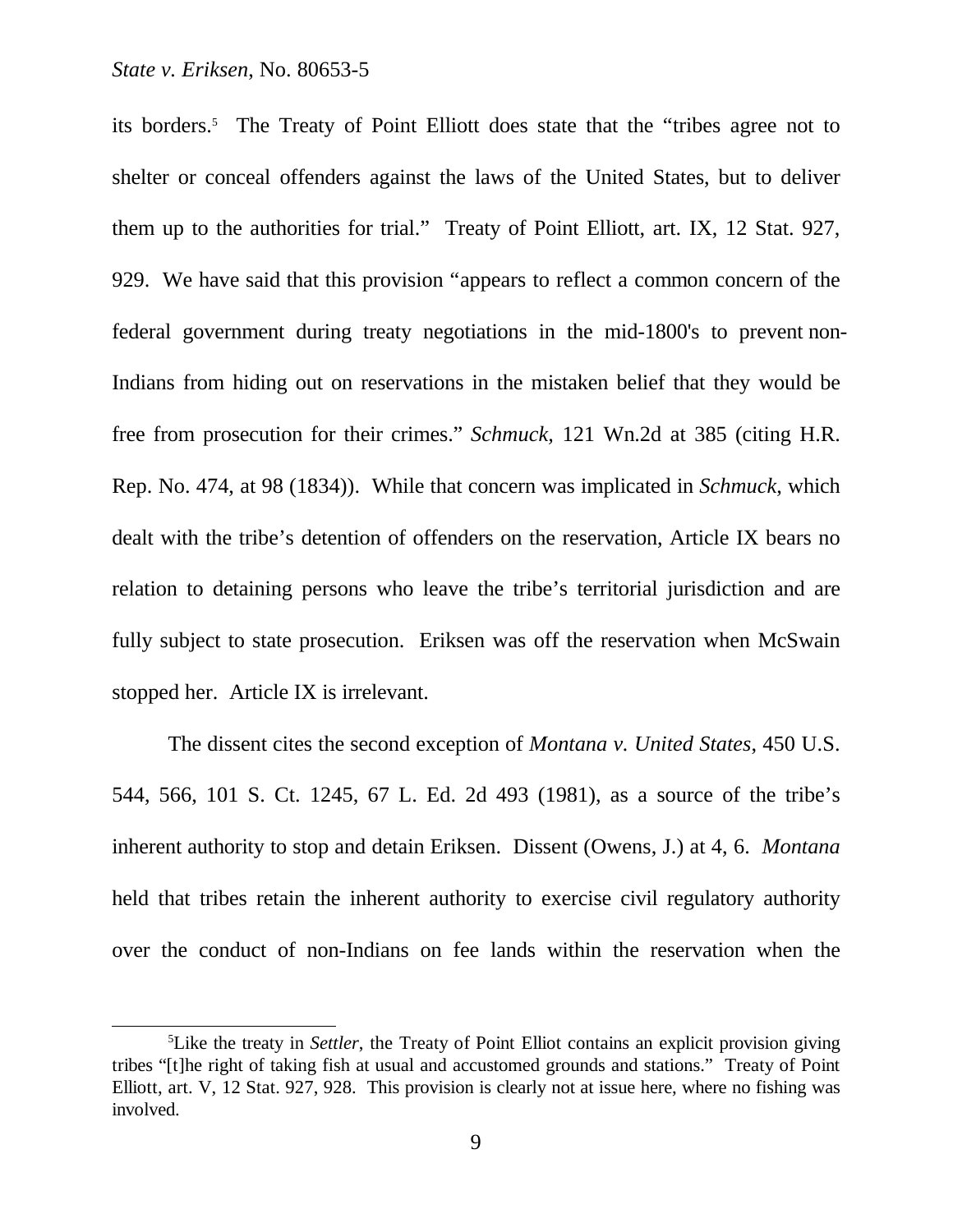conduct "threatens or has some direct effect on the political integrity, the economic security, or the health or welfare of the tribe." 450 U.S. at 566. *Montana* delineated the scope of a tribe's civil regulatory jurisdiction within the reservation. The rules applicable in that context do not naturally extend to Eriksen's case, which involves the powers of tribal law enforcement officers outside the reservation. We conclude that the Lummi Nation did not have inherent authority to stop and detain Eriksen on ordinary state land outside the reservation, beyond the limits of the tribe's territorial jurisdiction.

The Lummi Nation stresses the limited nature of the power to stop and detain offenders off-reservation until State authorities arrive, describing this power as merely "assisting the State in asserting *its* regulatory and adjudicatory authority." Br. of Amicus Curiae Lummi Nation at 9. This characterization ignores the fact that Washington recently established certain training and liability requirements for tribal officers to become general authority Washington peace officers, with the power to arrest in fresh pursuit on Washington land. *See* RCW 10.92.010; RCW 10.93.070(6), .120. Creating a doctrine of fresh pursuit based only on a tribe's inherent authority would effectively abrogate this statutory scheme, undermining Washington's sovereign authority to regulate arrests in the state. Certainly, Washington's sovereignty cannot extinguish the Lummi Nation's sovereign powers.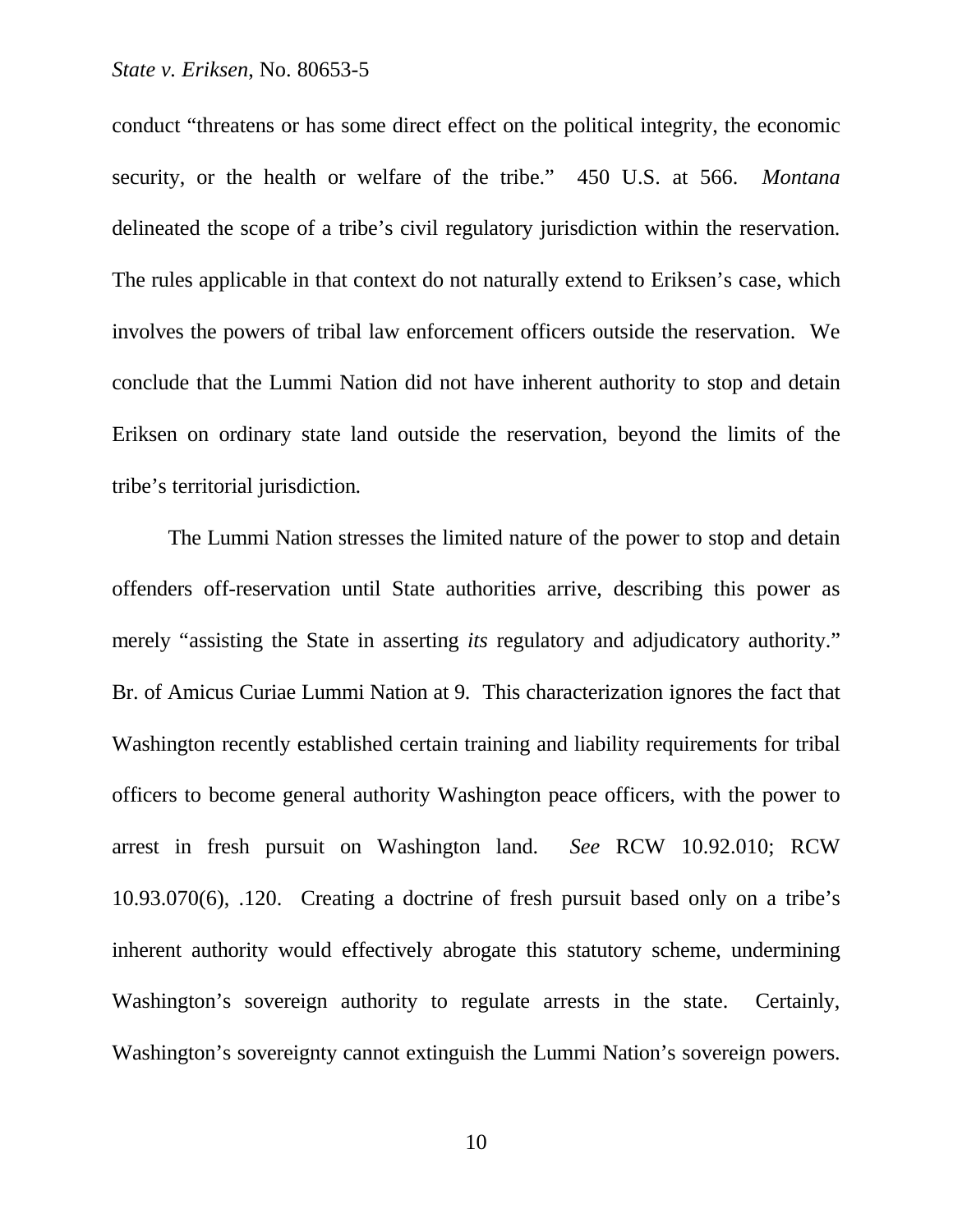Rather, we simply note that the unwarranted extension of the Lummi Nation's powers would not be an enhancement of Washington's sovereign rights, but an impingement of them.

While the territorial limits on the Lummi Nation's sovereignty create serious policy problems, such as the incentive for intoxicated drivers to race for the reservation border, the solution does not lie in judicial distortion of the doctrine of inherent sovereignty. Instead, these issues must be addressed by use of political and legislative tools, such as cross-deputization or mutual aid pacts, to ensure that all law enforcement officers have adequate authority to protect citizens' health and safety in border areas. We urge the Lummi Nation and Whatcom County to work together to solve the problems made evident by this case; but if they can or will not do so, we will not manipulate the law to achieve a desirable policy result.6

<sup>6</sup>The problematic policy implications of today's holding, while significant, are likely far narrower than the dissent implies. The dissent offers a hypothetical in which an arsonist flees across the reservation border and, while a police officer helplessly observes, sets a fire that threatens Indian land and lives. Dissent (Owens, J.) at 5. At common law, police officers could stop and arrest outside their territorial jurisdiction when in fresh pursuit of one who had committed a felony. *See, e.g., Barker*, 143 Wn.2d at 921. Arson is a felony. RCW 9A.48.020(2) (first-degree arson is a class A felony), .030(2) (second-degree arson is a class B felony). Assuming the continuing validity of the common-law doctrine, the officer would be empowered to stop and arrest the arsonist in fresh pursuit.

Amicus Lummi Nation raised the doctrine of fresh pursuit as a source of McSwain's authority to stop and detain Eriksen. Br. of Amicus Curiae Lummi Nation at 12-20. The State has never advanced the doctrine of fresh pursuit in this case, and it concedes that Eriksen's stop and detention were not authorized under any Washington fresh-pursuit statute. Resp't's Br. at 6- 7. We need not address issues raised only by amici. *Accord State v. Gonzalez*, 110 Wn.2d 738, 752 n.2, 757 P.2d 925 (1988). We therefore decline to reach the fresh-pursuit argument except to note that, unlike arson, Eriksen's DUI conviction was a misdemeanor. Former RCW 46.61.502(5) (1998) (DUI is a gross misdemeanor); Lummi Nation Code of Laws 6A.02.090(d),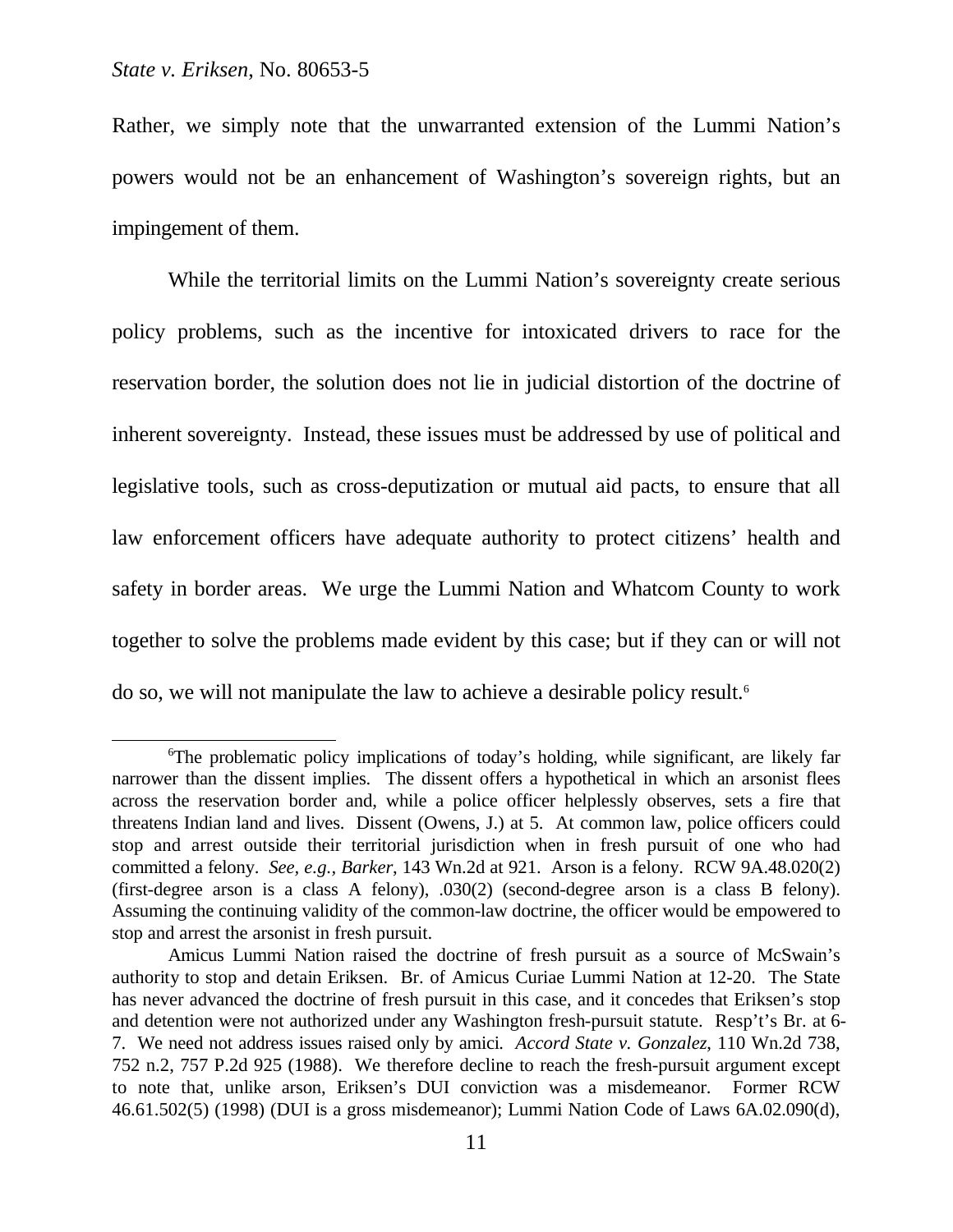The State contends that even if the Lummi Nation's inherent sovereign authority did not justify McSwain's stop and detention of Eriksen, the doctrine of citizen's arrest does. In its oral decision, the superior court concluded that McSwain's detention of Eriksen was not a valid citizen's arrest. Verbatim Report of Proceedings at 2-3. The State did not seek cross review of this determination or mention the issue of citizen's arrest in its answer to Eriksen's motion for discretionary review. In *Barker*, we declined to reach the State's citizen's arrest argument when the State did not file an answer to the defendant's petition for review. 143 Wn.2d at 919-20. Similarly, we decline to reach the tardily-raised citizen's arrest issue here.

#### IV. CONCLUSION

The Lummi Nation's inherent sovereign powers do not include the authority to stop and detain outside the tribe's territorial jurisdiction for a traffic infraction. Accordingly, McSwain's stop and detention of Eriksen were invalid. We reverse the superior court's decision and remand to the district court for proceedings consistent with this opinion.

<sup>6</sup>A.01.020(a)(2) (DUI is a class B offense subject to 30-90 days in jail and a fine of \$250-\$1,250).